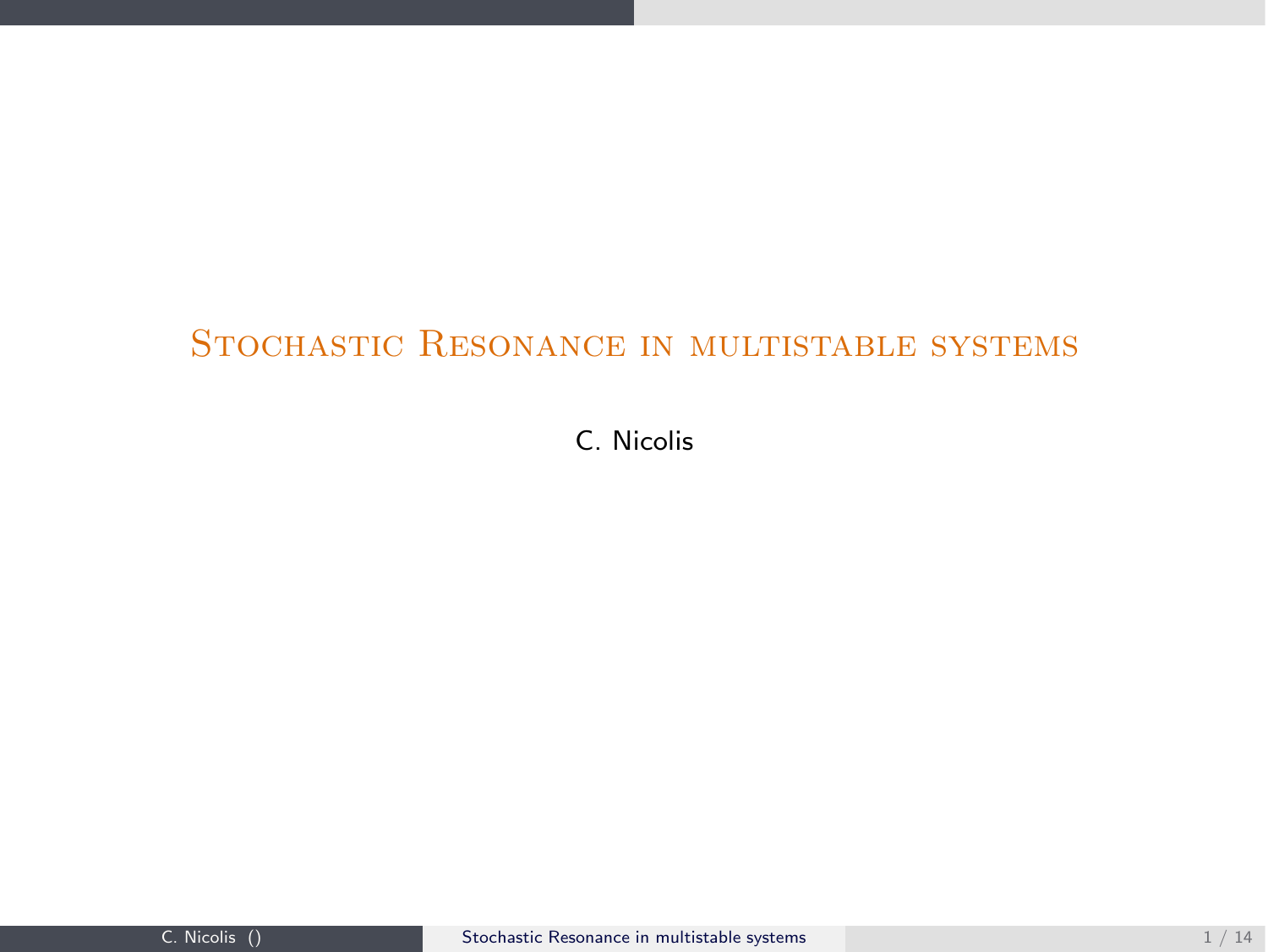## Evidence of climatic variability :



Preferred frequency

$$
\frac{1}{\omega} \sim 10^5 \text{ years}
$$

eccentricity of earth's orbit ?

 $\epsilon \sin \omega t \qquad \epsilon \sim 10^{-3}$ 

Need for a mechanism of amplification of weak signals in the presence of noise.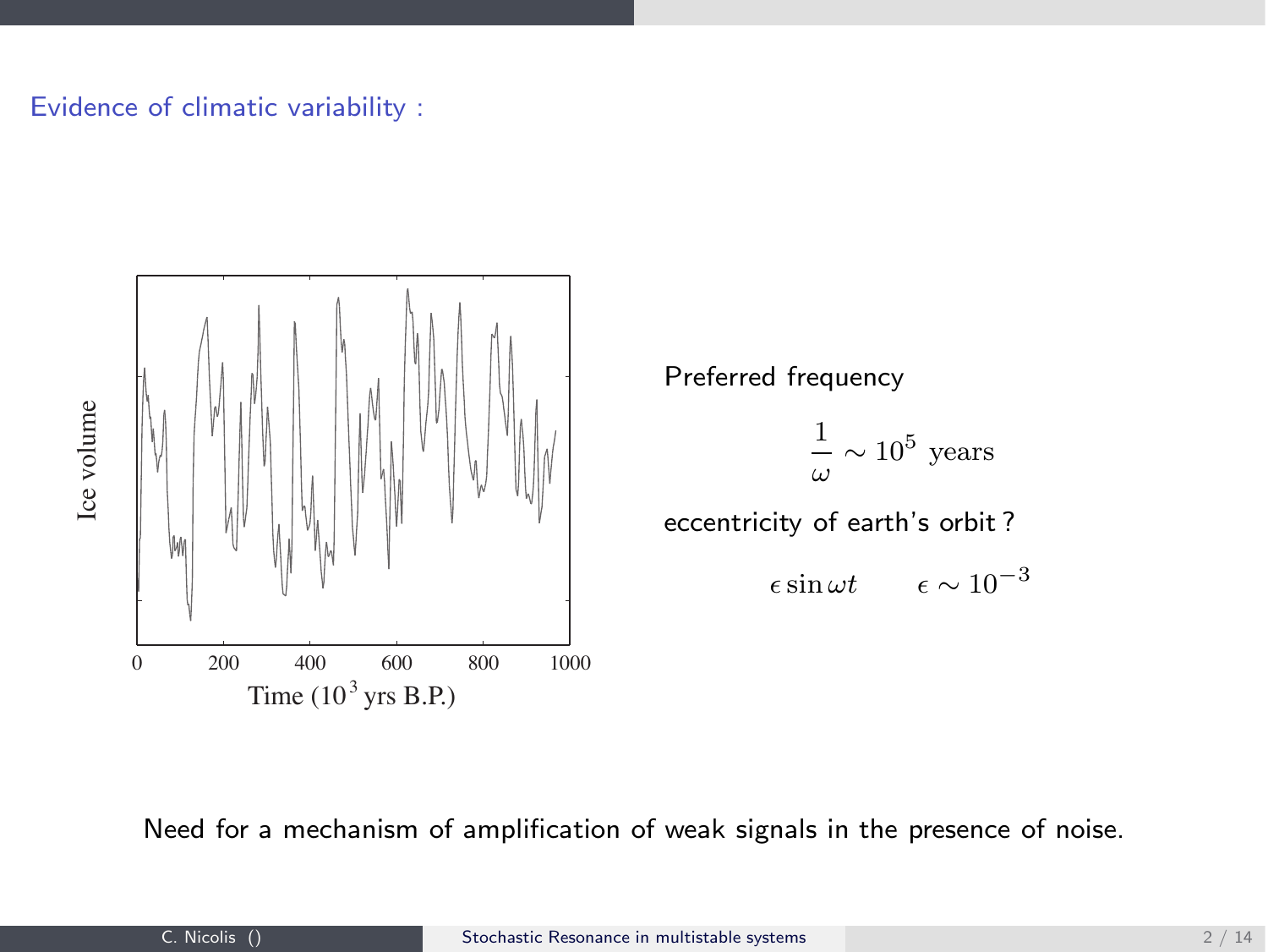# Classical setting of Stochastic Resonance

In absence of periodic forcing

 $C\frac{dT}{U} =$  $\label{eq:1} \text{Incoming radiation} - \text{Outgoing radiation} + \text{Stochastic fluctuations}$ 

or equivalently,



$$
C\frac{dT}{dt} = -\frac{\partial U}{\partial T} + F(T)
$$
 (one variable system) (1)  
\n
$$
U : \text{kinetic potential, possessing two wells (stable states)}
$$
\nseparated by a maximum (intermediate unstable state).  
\n
$$
\triangleright \text{ Stochastic fluctuations : white noise}
$$
\n
$$
\langle F(t) \rangle = 0
$$
\n
$$
\langle F(t) \rangle = q^2 \delta(t - t')
$$

 $\rightarrow$  Fokker Planck equation for the probability masses around the two stable states  $T_-\,$  (state 1) and  $T_+\,$  (state 2).

Steady state solution expressed entirely in terms of  $U$  :

$$
P_s \sim \exp\left(-\frac{2}{q^2}U\right) \tag{2}
$$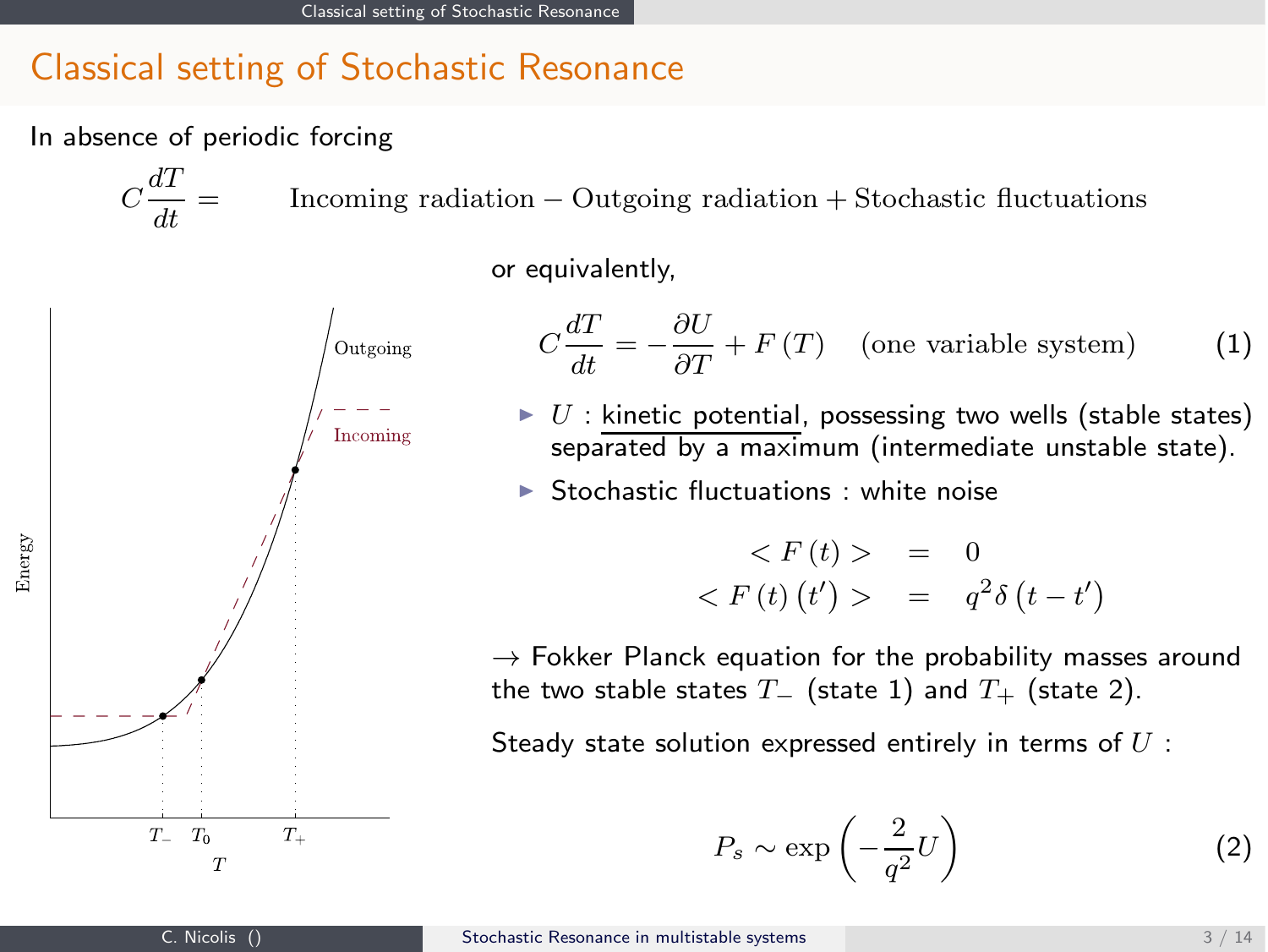Phenomenological theory of Kramers : diffusion over a potential barrier  $(q^2 \text{ small})$ 

Mapping the problem into a discrete process

state 
$$
1 \underset{k_{21}}{\overset{k_{12}}{\rightleftharpoons}}
$$
 state 2 (3)

 $k$ 's : "rate constants"

$$
\frac{dP_1}{dt} = -k_{12}P_1 + k_{21}P_2 \quad \text{with} \quad P_1 + P_2 = 1 \tag{4}
$$

$$
k_{12} \sim e^{-\frac{2}{q^2}\Delta U}
$$
,  $\Delta U = U$  (unstable state)  $-U$  (reference state)  
potential barrier

Time scale of transitions between states 1 and 2

$$
\langle \tau \rangle \sim \frac{1}{k_{12}} \qquad \text{long time scale of order } 10^5 \text{ years}
$$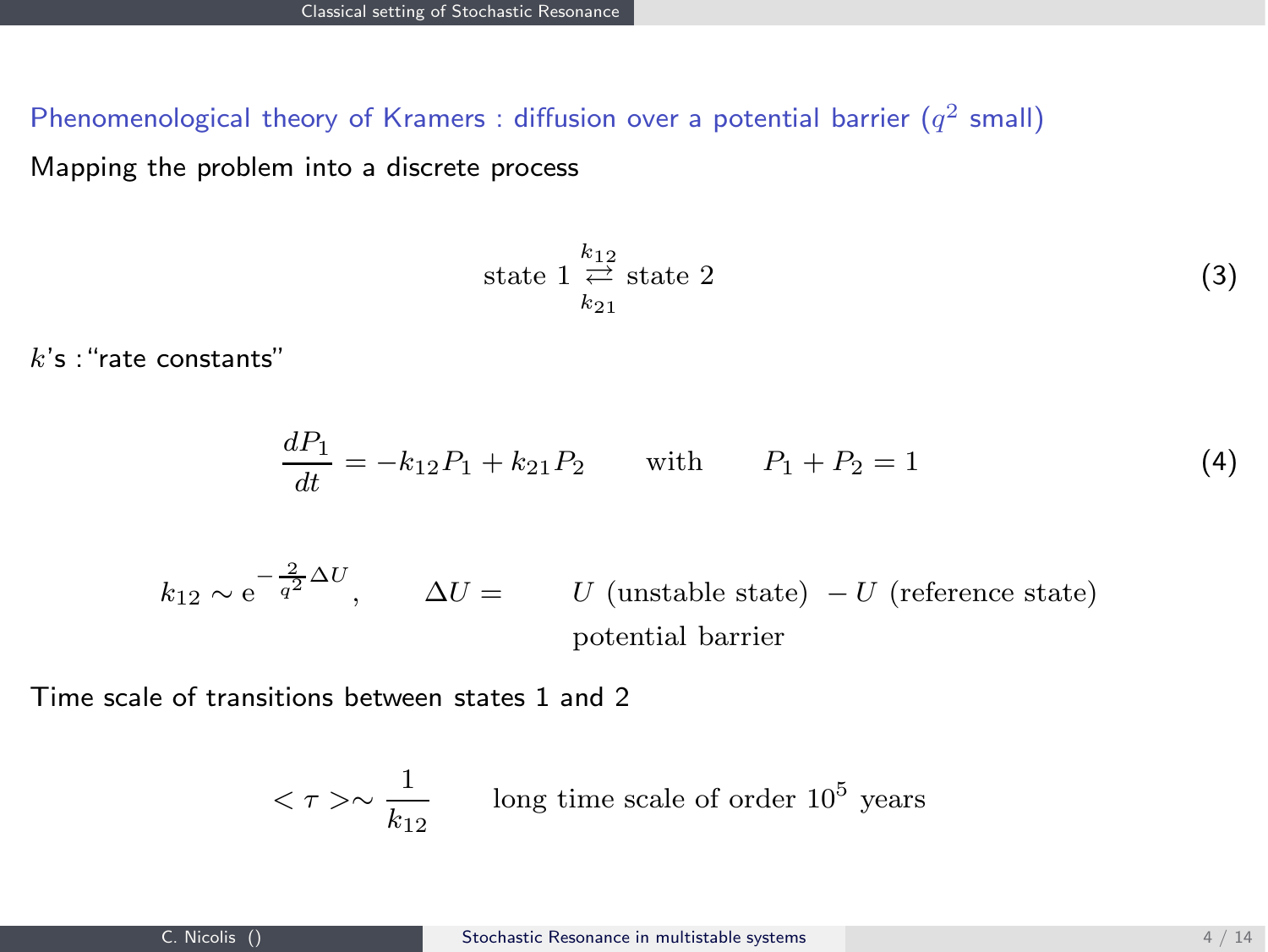

Presence of a periodic forcing  $\varepsilon \sin \omega t$ 

$$
\begin{array}{l}\n\varepsilon \sim \quad 10^{-3} \\
\omega \sim \quad 10^{-5} \text{ years}\n\end{array}
$$
   
eccentricity of earth

Adiabatic approximation

$$
P_i(t) = P_i^{(o)} + \varepsilon R_i \sin(\omega t + \varphi) \qquad i = 1, 2
$$
  

$$
R_i : amplitude of response
$$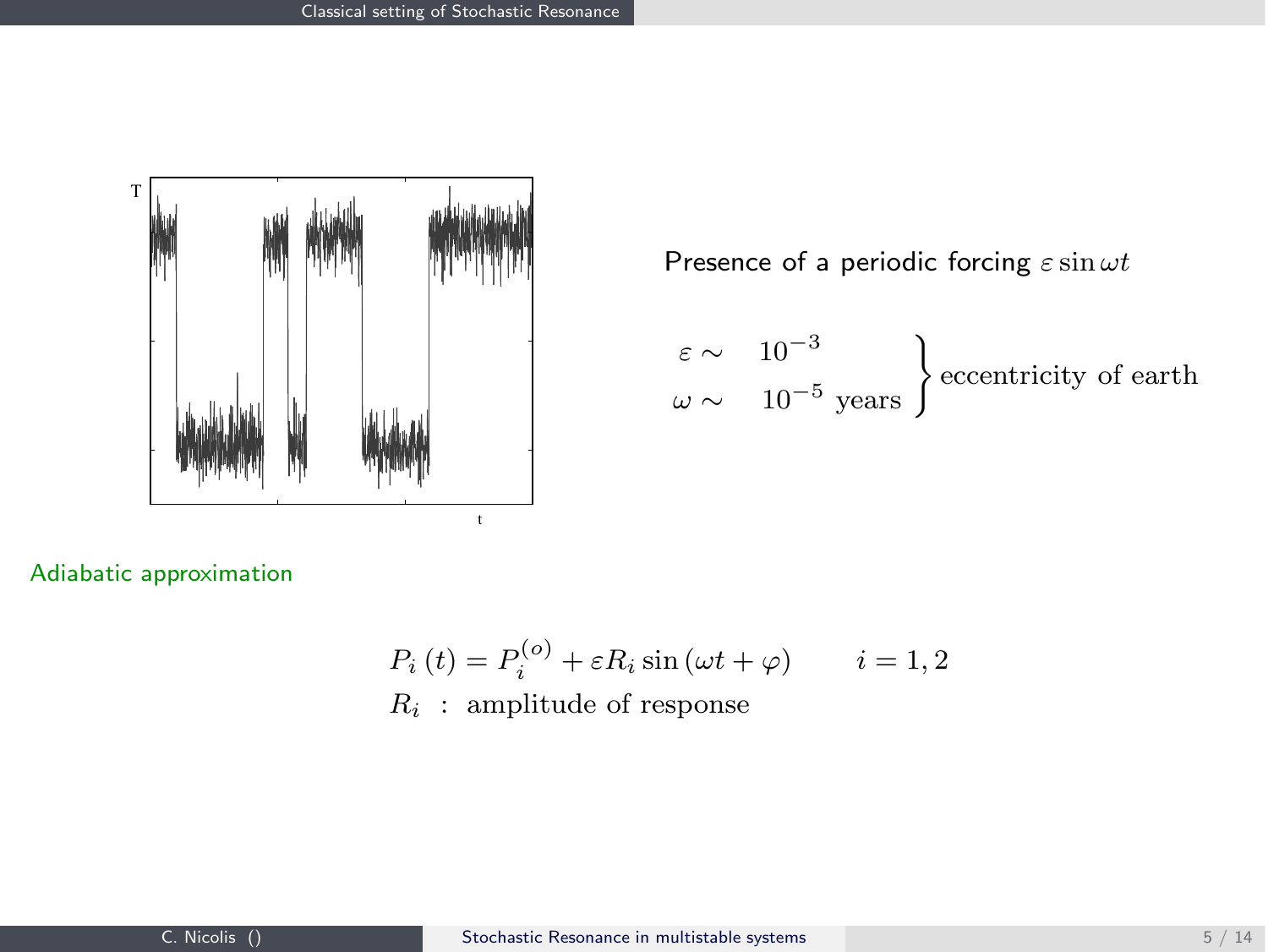## Results

 $R_i$  appreciable if



$$
\varphi = -\arctan{(\tau \omega)}
$$

Typically  $\varepsilon R \sim 20\%$  Preferred frequency  $\omega$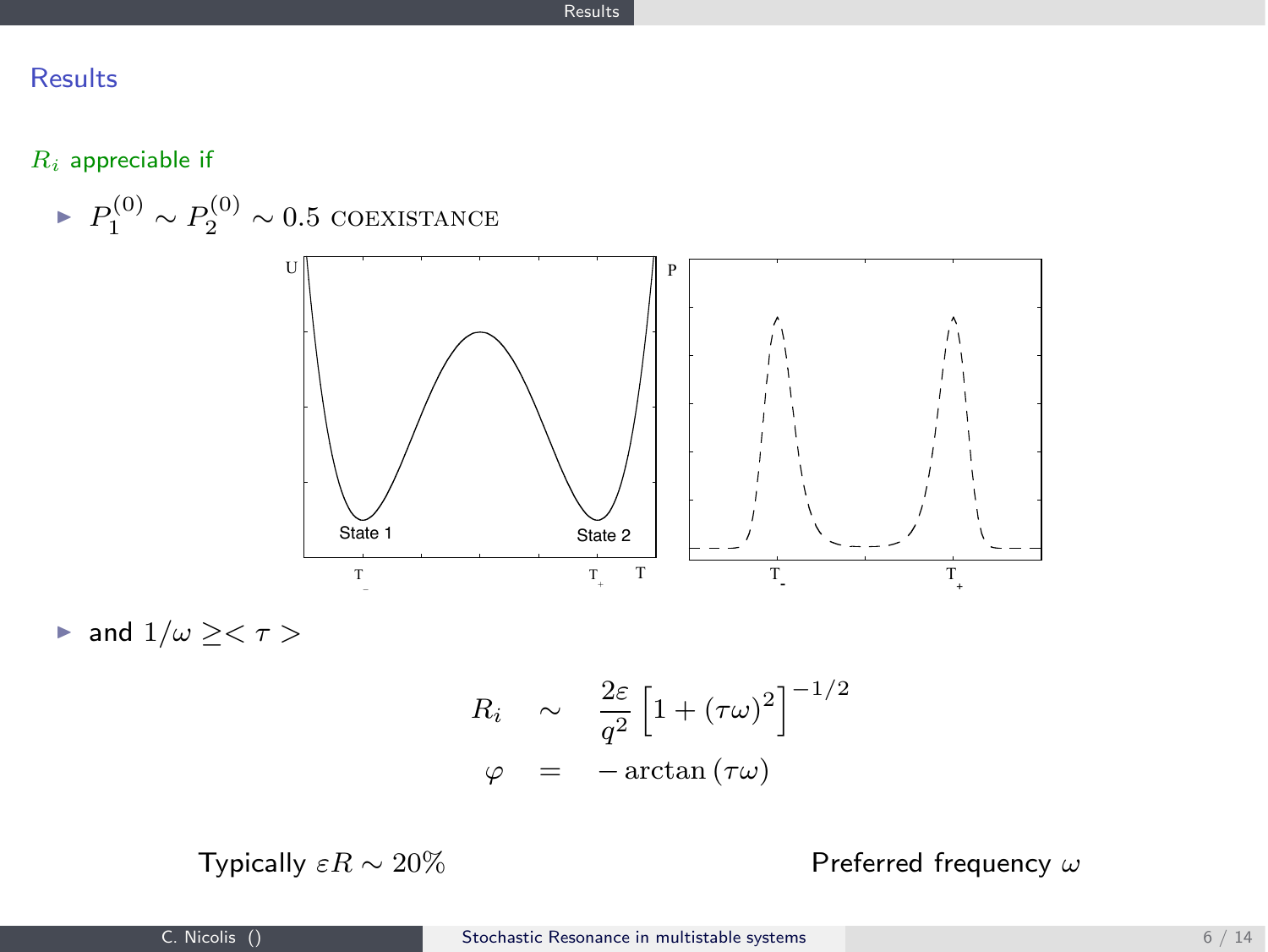# SR in multistable systems

(1 variable systems, additive periodic forcing of small amplitude) Again, mapping into a discrete state process

state 
$$
1 \underset{k_{21}}{\overset{k_{12}}{\rightleftharpoons}}
$$
 state  $2 \underset{k_{32}}{\overset{k_{23}}{\rightleftharpoons}}$  state  $3 \cdots$  state  $n-1 \underset{k_{n,n-1}}{\overset{k_{n-1,n}}{\rightleftharpoons}}$  state  $n$ 

$$
\frac{dP_i(t)}{dt} = \sum_{j=1}^{n} M_{ij}(t) P_j(t) \qquad i = 1, \cdots n
$$
\n(5)

$$
M = \begin{pmatrix} -k_{12}(t) & k_{21}(t) & 0 & \cdots & 0 \\ k_{12} & -(k_{21} + k_{23}) & k_{32} & \cdots & 0 \\ 0 & k_{23} & -(k_{32} + k_{34}) & 0 \\ \vdots & \vdots & \ddots & \vdots \\ \cdots & \cdots & \cdots & \cdots & -k_{n,n-1} \end{pmatrix}
$$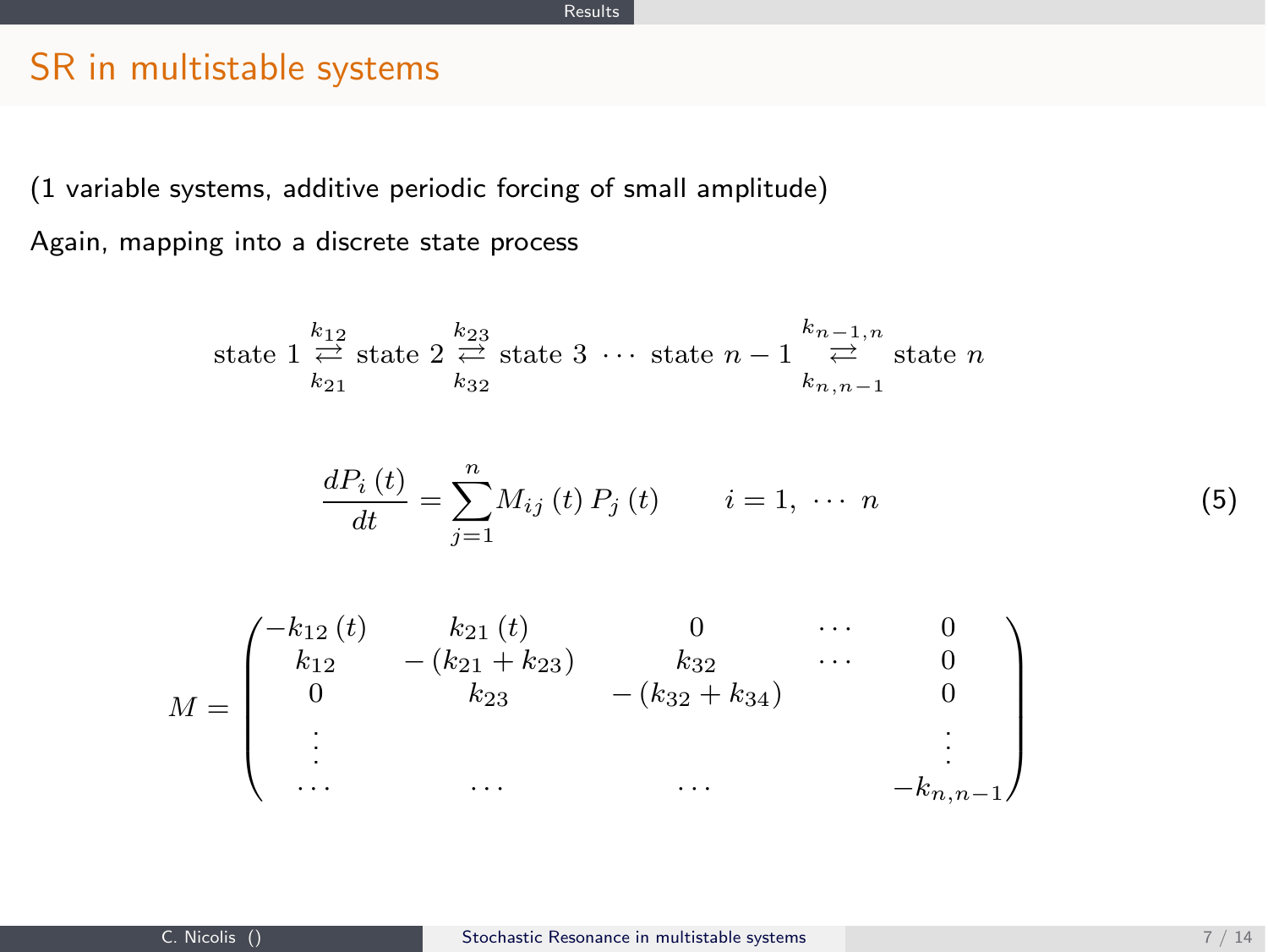## Rate constants

$$
U = U^{(o)} - \varepsilon x \sin \omega t
$$
  
\n
$$
k_{i,i\pm 1}(t) = k_{i,i\pm 1}^{(o)} \exp\left[\frac{2\varepsilon}{q^2} \Delta x (i, i \pm 1) \sin \omega t\right]
$$
  
\n
$$
k_{i,i\pm 1}^{(o)} \sim \exp\left[-\frac{2}{q^2} \Delta U_o (i, i \pm 1)\right]
$$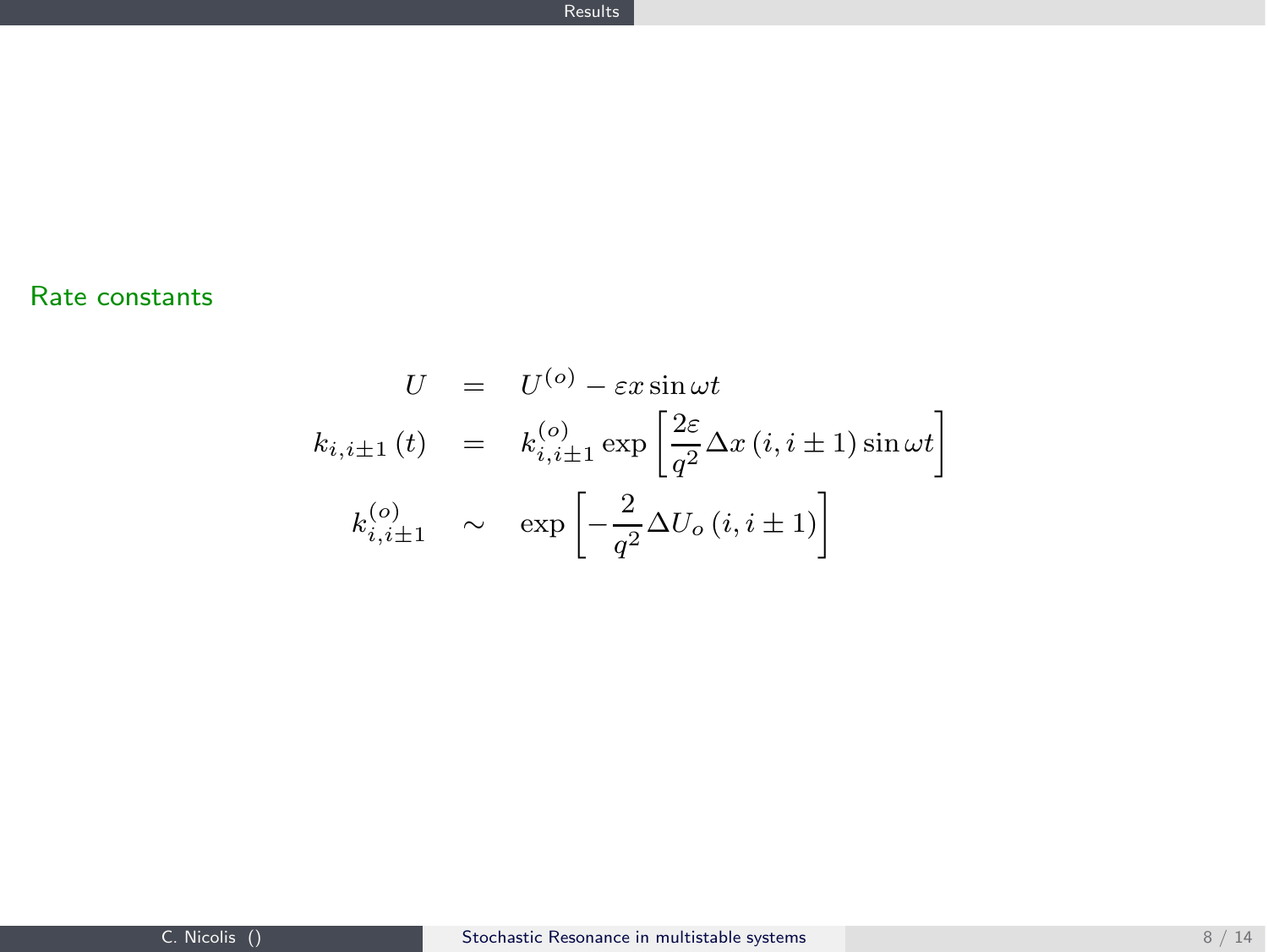### Linear response

$$
\begin{cases}\nk_{i,i\pm 1} = k_{i,i\pm 1}^{(o)} + \varepsilon \Delta_{i,i\pm 1} \sin \omega t \\
\Delta_{i,i\pm 1} = \frac{2}{q^2} k_{i,i\pm 1}^{(o)} \Delta x (i, i \pm 1)\n\end{cases}
$$

$$
\begin{cases}\nM(t) = M_0 + \varepsilon \Delta \sin \omega t \\
\mathbf{P}(t) = \mathbf{P}_0 + \varepsilon \delta \mathbf{P}(t) \\
\sum_{i=1}^{n} P_i = 1 \\
\sum_{i=1}^{n} \delta P_i = 0\n\end{cases}
$$

- $M_0, \Delta$  : tridiagonal matrices
- $\blacktriangleright$  **P**<sub>0</sub> : invariant *P* with  $\varepsilon = 0$
- $\triangleright$   $\delta$ **P** : induced response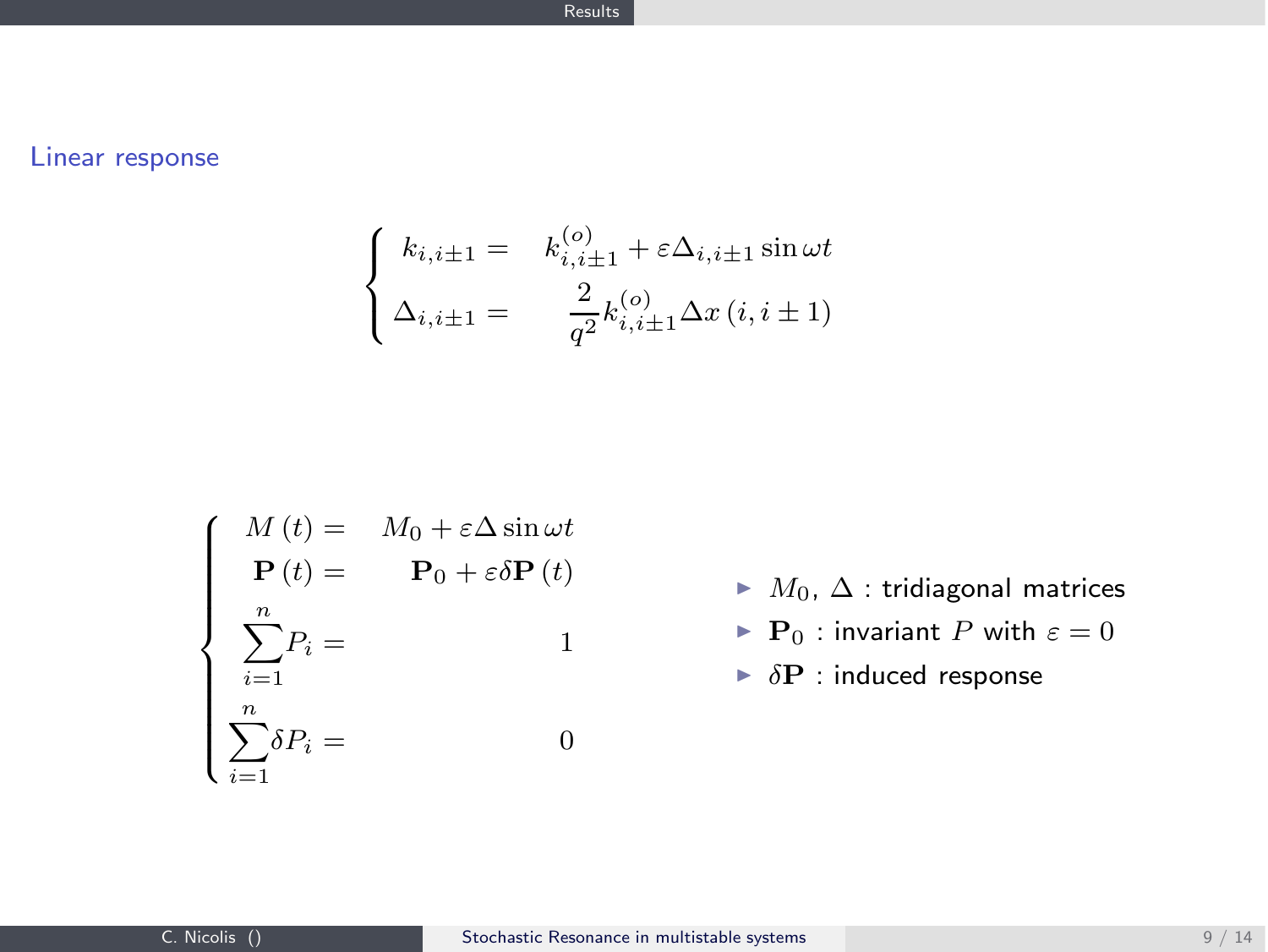$$
\frac{d\delta \mathbf{P}(t)}{dt} = M_0 \delta \mathbf{P} + \varepsilon \sin \omega t \Delta \mathbf{P}_0
$$

Long time solution :  $\delta \mathbf{P}(t) = \varepsilon (\mathbf{A} \cos \omega t + \mathbf{B} \sin \omega t)$ 

diam<sup>1</sup>

$$
\begin{cases}\n\delta P_i(t) = R_i \sin(\omega t + \varphi_i) \\
R_i = \varepsilon (A_i^2 + B_i^2)^{1/2} \\
\varphi_i = \arctan\left(\frac{A_i}{B_i}\right)\n\end{cases}
$$

Let  $\lambda_k$  and  $u_k$  be eigenvalues and eigenvectors of  $M_0$ . Expanding  $\Delta P_0$  in the basis of  $u_k$ 

 $\Delta P_0 = \sum^n$ 

 $k=1$  $\gamma_k$ u<sub>k</sub>

$$
\begin{cases}\n\mathbf{A} = -\sum_{k=1}^{n} \frac{\omega}{\lambda_k^2 + \omega^2} \gamma_k \mathbf{u}_k \\
\mathbf{B} = -\sum_{k=1}^{n} \frac{\lambda_k}{\lambda_k^2 + \omega^2} \gamma_k \mathbf{u}_k\n\end{cases}
$$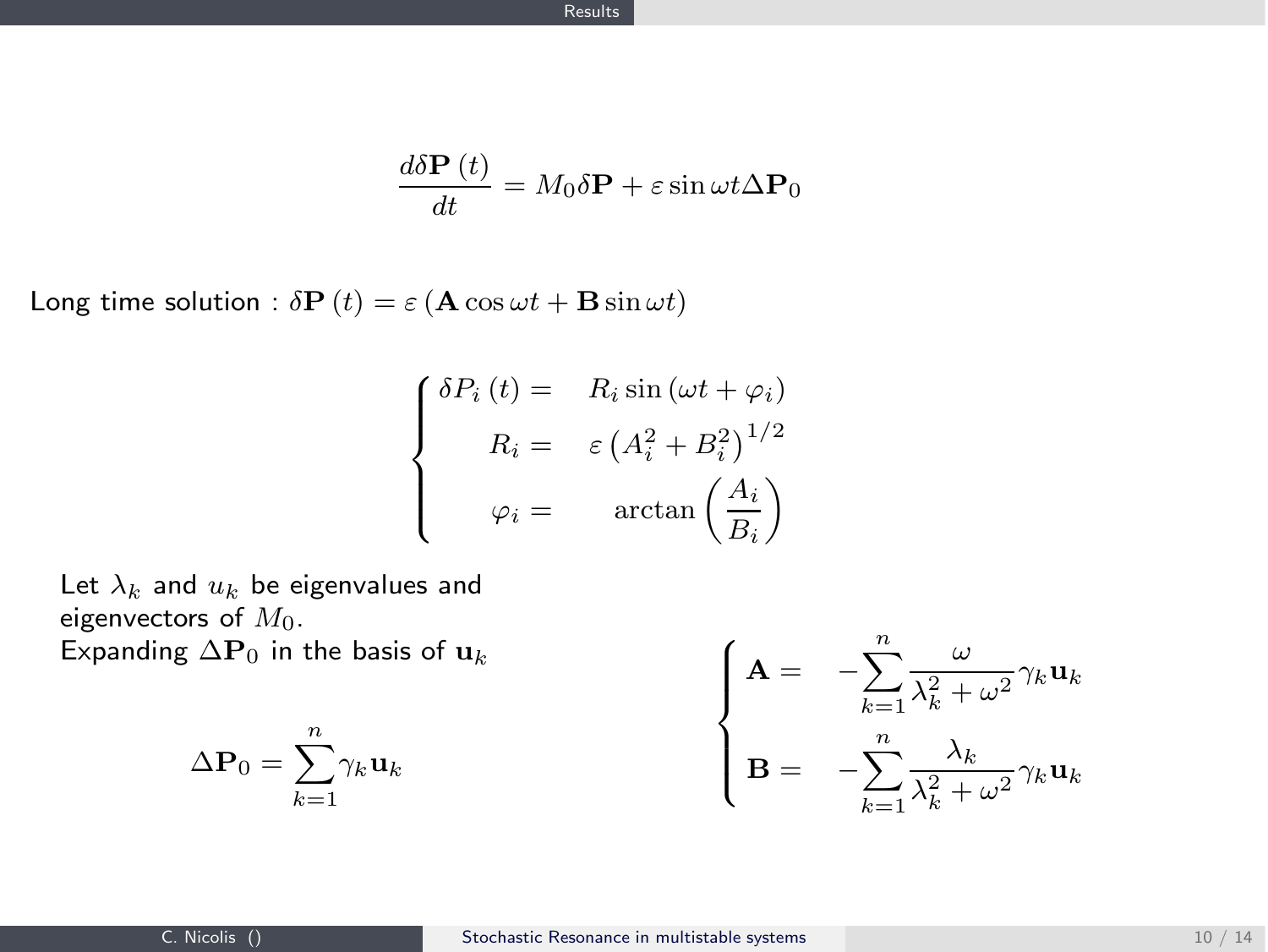### Simplification :

all  $k$ 's  $\sim$  identical (one of the prerequisites of classical SR)

$$
k_{12}=k_{21}=\cdots k_0
$$

$$
M_0 = k_0 \begin{pmatrix} -1 & 1 & 0 & \cdots & 0 & 0 \\ 1 & -2 & 1 & \cdots & 0 & 0 \\ \vdots & \ddots & \ddots & \ddots & 0 & 0 \\ \vdots & \ddots & \ddots & \ddots & \vdots \\ \vdots & \ddots & \ddots & 1 & -1 \end{pmatrix}
$$

$$
\lambda_k = -2k_0 \left( 1 - \cos \frac{(k-1)\pi}{n} \right) \qquad k = 1, \dots n
$$
  
\n
$$
u_1^i = 1
$$
  
\n
$$
u_k^i = \cos \left[ \frac{(k-1)(2i-1)\pi}{2n} \right] \qquad i = 1, \dots n \quad k = 2, \dots n
$$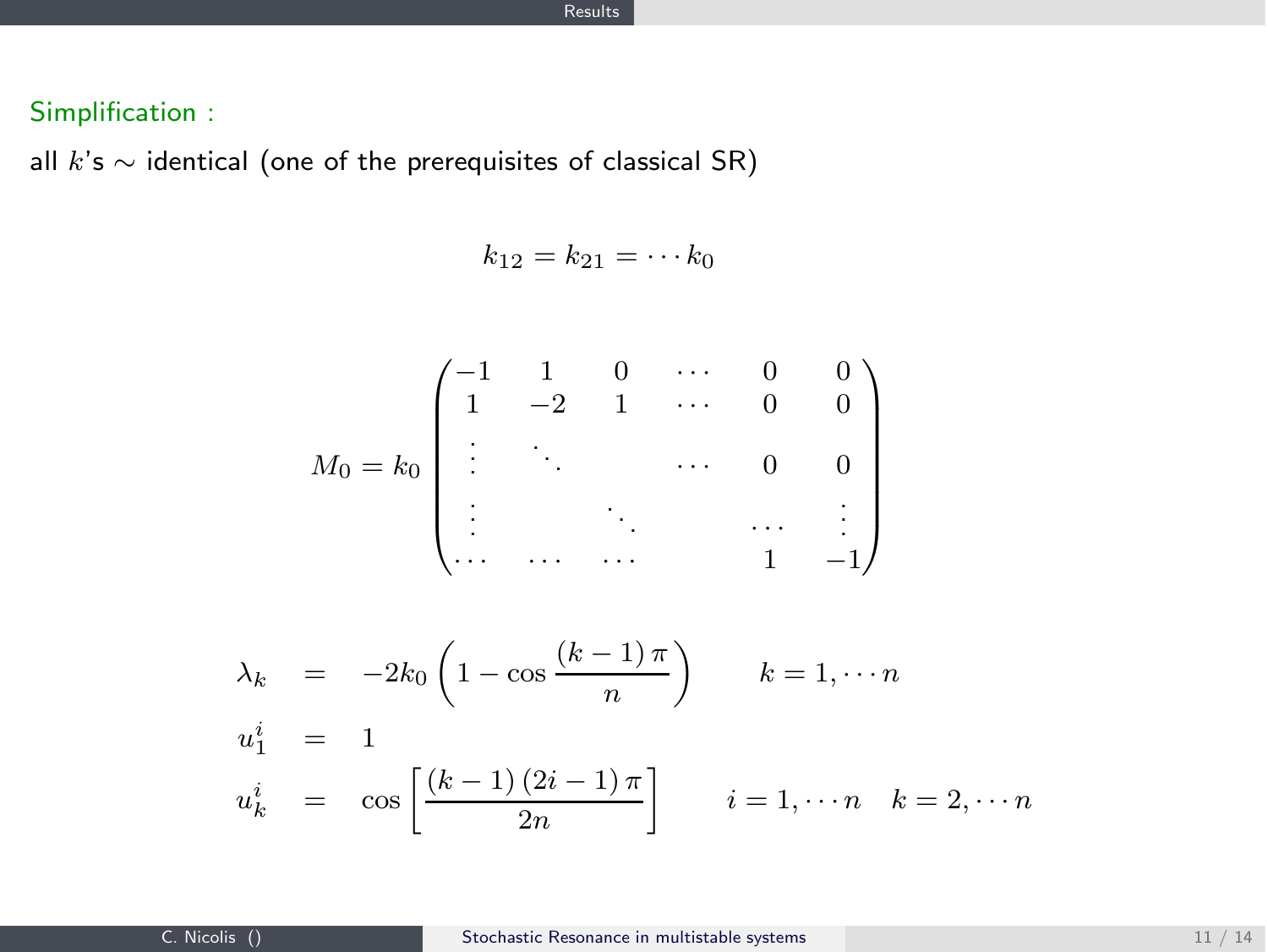## Toy model

$$
U_0(x) = -\cos x \qquad \qquad 0 \le x \le 2\pi n
$$
  

$$
\pi, 3\pi, 5\pi, \cdots \qquad \qquad \text{stable states}
$$
  

$$
2\pi, 4\pi, 6\pi, \cdots \qquad \qquad \text{unstable states}
$$

$$
A_i = \frac{1}{N^2} \frac{4\pi k_0}{n} \frac{2}{q^2} \sum_{k \text{ even}} \cos \frac{(k-1)\pi}{2n} \cos \frac{(2i-1)(k-1)\pi}{2n} \frac{\omega}{\lambda_k^2 + \omega^2}
$$
  

$$
B_i = \frac{1}{N^2} \frac{4\pi k_0}{n} \frac{2}{q^2} \sum_{k \text{ even}} \cos \frac{(k-1)\pi}{2n} \cos \frac{(2i-1)(k-1)\pi}{2n} \frac{\lambda_k}{\lambda_k^2 + \omega^2}
$$

 $N$  : norm of  $\mathbf{u}_k$ 

$$
R_i = \varepsilon (A_i^2 + B_i^2)^{1/2}
$$
  

$$
\varphi_i = \arctan \frac{A_i}{B_i}
$$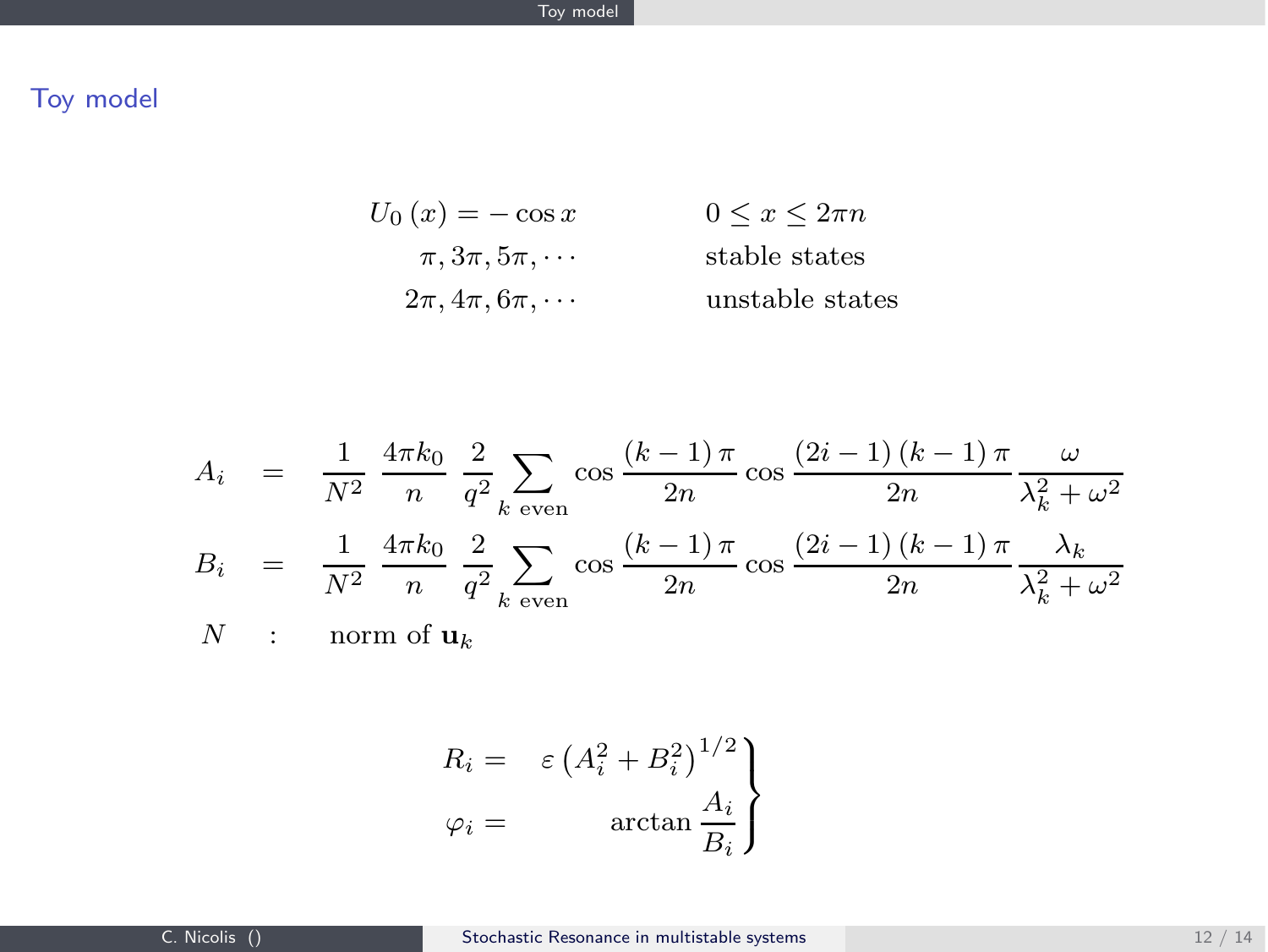



example :  $n = 6$